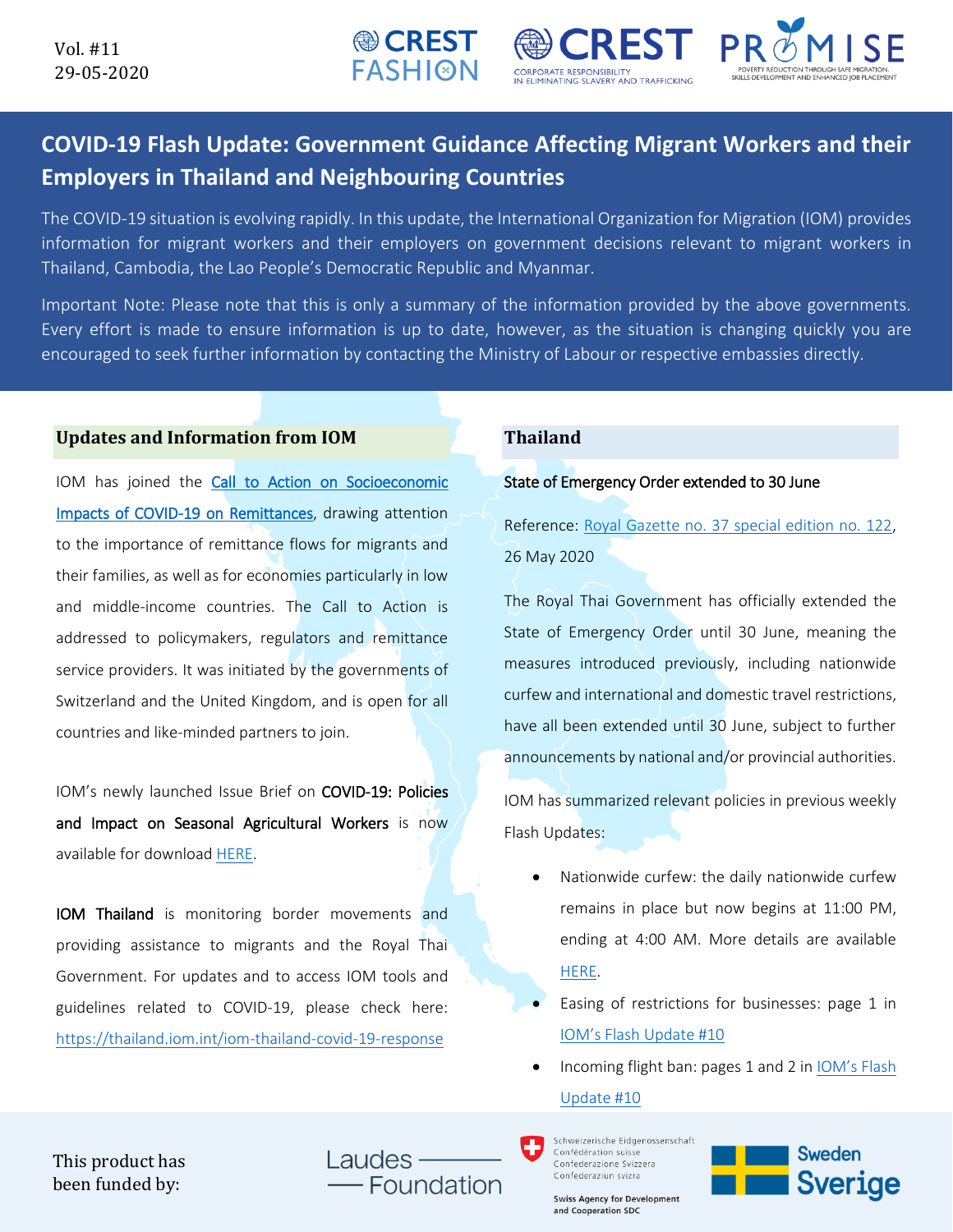## Vol. #11 29-05-2020

# **● CREST FASHION**

• Provincial restrictions: travelers between provinces must comply with provincial regulations, which have been consolidated by Thailand's Centre for COVID-19 Situation Administration (CCSA) on thi[s website.](http://www.moicovid.com/%E0%B8%9B%E0%B8%A3%E0%B8%B0%E0%B8%81%E0%B8%B2%E0%B8%A8-%E0%B8%84%E0%B8%B3%E0%B8%AA%E0%B8%B1%E0%B9%88%E0%B8%87%E0%B8%88%E0%B8%B1%E0%B8%87%E0%B8%AB%E0%B8%A7%E0%B8%B1%E0%B8%94/)

#### 10 domestic airports resume operations

#### Reference[: Manager online news,](https://mgronline.com/travel/detail/9630000053360) 22 May 2020

Thailand's Centre for COVID-19 Situation Administration (CCSA) announced that from 21 May, 10 domestic airports can resume operations and open for domestic commercial flights, including to and from Udon Thani, Khon Kaen, Suratthani, Ubon Ratchathani, Nakhon Si Thammarat, Phitsanulok, Trang, Sakon Nakhon, Roi Et and Nakhon Phanom. Airlines can institute their own specific hygiene requirements, but CCSA recommends passengers wear masks during the entire journey, and that they follow COVID-19 prevention measures of both departure and arrival provinces.

#### **Myanmar**

Updates on safe return arrangements for Myanmar migrants in Thailand

Reference: General Administrative Department, Myawaddy

Following coordination between the Embassy of Myanmar in Thailand and Thai authorities, 5,977 Myanmar migrants were safely repatriated from Thailand





between 23 and 27 May. The Myanmar Labour Attaché Office – Thailand **Facebook page continues to post a list** of confirmed passengers on a daily basis. For more details on these arrangements, please see page 2 in [IOM's Flash](https://thailand.iom.int/sites/default/files/COVID19Response/22-05-2020%20IOM%20Flash%20Update%20on%20COVID-19%20for%20Migrant%20Workers%20in%20Thailand.pdf)  [Update #10.](https://thailand.iom.int/sites/default/files/COVID19Response/22-05-2020%20IOM%20Flash%20Update%20on%20COVID-19%20for%20Migrant%20Workers%20in%20Thailand.pdf)



Latrines provided by IOM Myanmar at the quarantine centre in Myawaddy, 15 May 2020

# Instructions to recruitment agencies for sending migrants to Thailand

Reference: Department of Labour, Letter No. 3/27/ahlanya (migration) 2020/ 12001, 22 May 2020

The Department of Labour issued a letter to the Myanmar Overseas Employment Agency Federation (MOEAF) regarding overseas employment of Myanmar migrants in Thailand, announcing that:

- Overseas recruitment procedures are on hold until 31 May.
- According to the letter, after 31 May, Thai authorities may issue official arrangements to

Schweizerische Eidgenossenschaft Confédération suisse Confederazione Svizzera Confederaziun svizra

**Swiss Agency for Development** and Cooperation SDC



This product has been funded by:

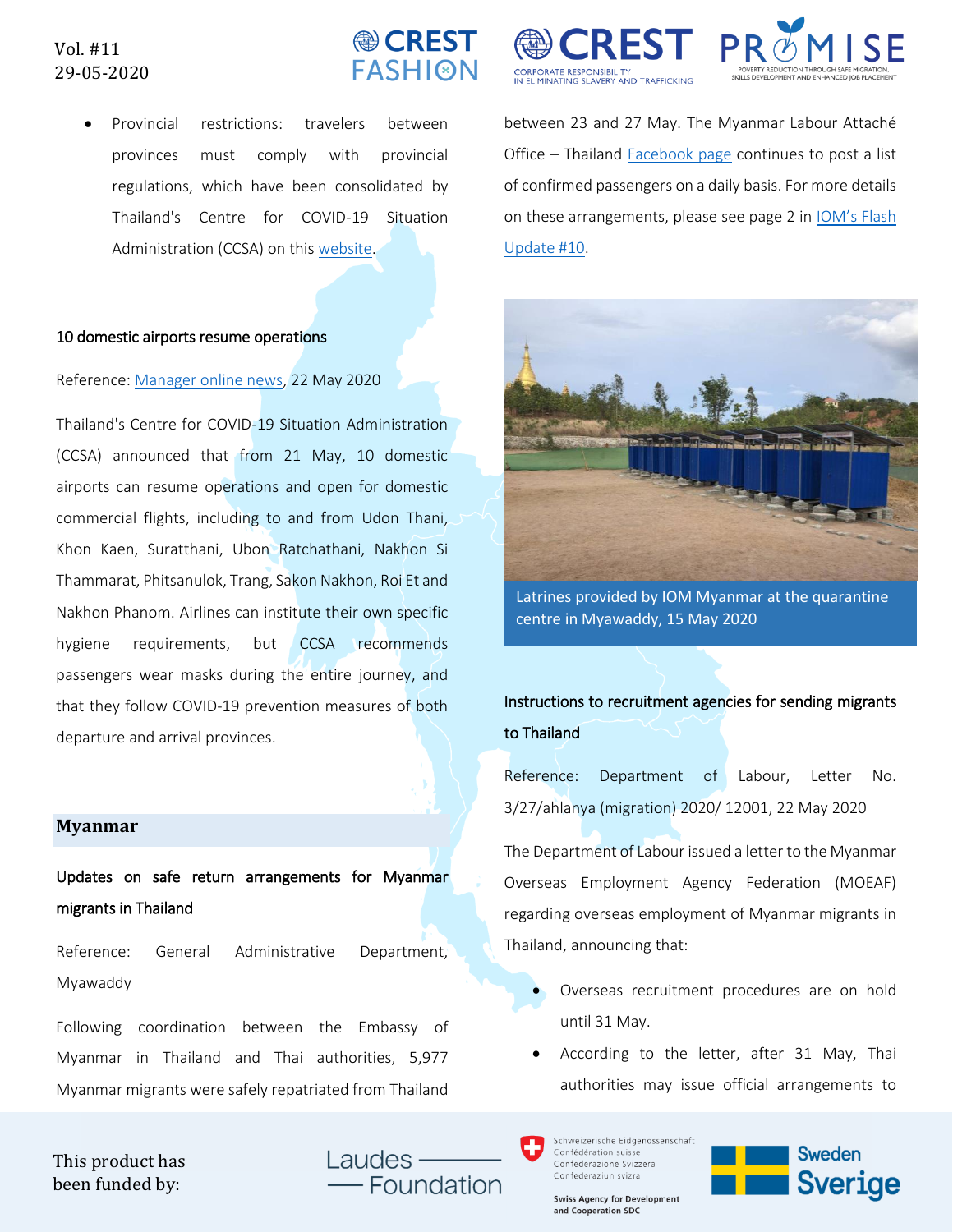

**CORPORATE RESPONSIBILITY** 

**V ELIMINATING SLAVERY AND TRAFFICKIN** 



accept migrant workers, with possible requirements on health certification and health checks at points of entry.

- If recruitment resumes, all private recruitment agencies (PRAs) must follow the regular recruitment process and any additional COVID-19 related instructions.
- The PRAs should communicate any updates from the Department of Labour in Myanmar to Thai employers.
- In cases of misconduct the Department of Labour in Myanmar will revoke the license of the PRA/s concerned.

### **Cambodia**

Cambodian workers in Thailand can contact Embassy for support

Reference: The Royal Embassy of Cambodia in Thailand, Letter No. 376/20/SKB2, 26 May 2020

Following the extension of Thailand's Emergency Decree until 30 June, the Royal Embassy of Cambodia in Thailand issued a letter instructing Cambodian migrant workers in Thailand to comply with the announced measures. Cambodian nationals encountering any issues or seeking further information can contact the Embassy via the [official Facebook page](https://www.facebook.com/ទីប្រឹក្សាទទួលបន្ទុកពលករប្រចាំប្រទេសថៃ-ที่ปรึกษาฝ่ายแรงงาน-ประจำประเทศไทย-1345836062185064/?epa=SEARCH_BOX) or telephone: (+66) 092 8050 561 and (+66) 094 092 5905.



IOM Cambodia distributing bags, information materials, and MRC contact numbers to Cambodian returnees at Ou Beichoan border checkpoint, 26 May 2020

Additional measures to assist businesses and workers impacted by COVID-19

Reference: [Government of Cambodia,](https://iomint-my.sharepoint.com/personal/yjiang_iom_int/_layouts/15/onedrive.aspx?id=%2Fpersonal%2Fyjiang%5Fiom%5Fint%2FDocuments%2FLHD%20COVID%20Flash%20Updates%2FOfficial%20announcements%20and%20refs%2FCambodia%2FGovernment%20of%20Cambodia%2FGovernment%20Plan%20during%20COVID19%5F27%2E5%2E2020&originalPath=aHR0cHM6Ly9pb21pbnQtbXkuc2hhcmVwb2ludC5jb20vOmY6L2cvcGVyc29uYWwveWppYW5nX2lvbV9pbnQvRWg4R2hQSl8xYUpJaWNjcjJVVWZOa2NCb2dwLTdtamM3Zkp4cHlfQjYxUHlIZz9ydGltZT1DbHBqY1ZMOTEwZw) 26 May 2020

The Government has announced further measures to support local businesses and internal workers, including:

- Continuation of tax exemptions for hotels, guesthouses, restaurants, and travel agencies operating in Phnom Penh city, Siem Reap province, Preah Sihnouk province, Kep province, Kampot province, Bavet city, and Poipet city for another two months from 1 June to 31 July 2020.
- Continuation of exemptions for both worker and employer contributions to the Social Security Fund (SSF). This exemption applies to businesses

This product has been funded by:

Laudes -Foundation



**Swiss Agency for Development** and Cooperation SDC

**Sweden Sverige**